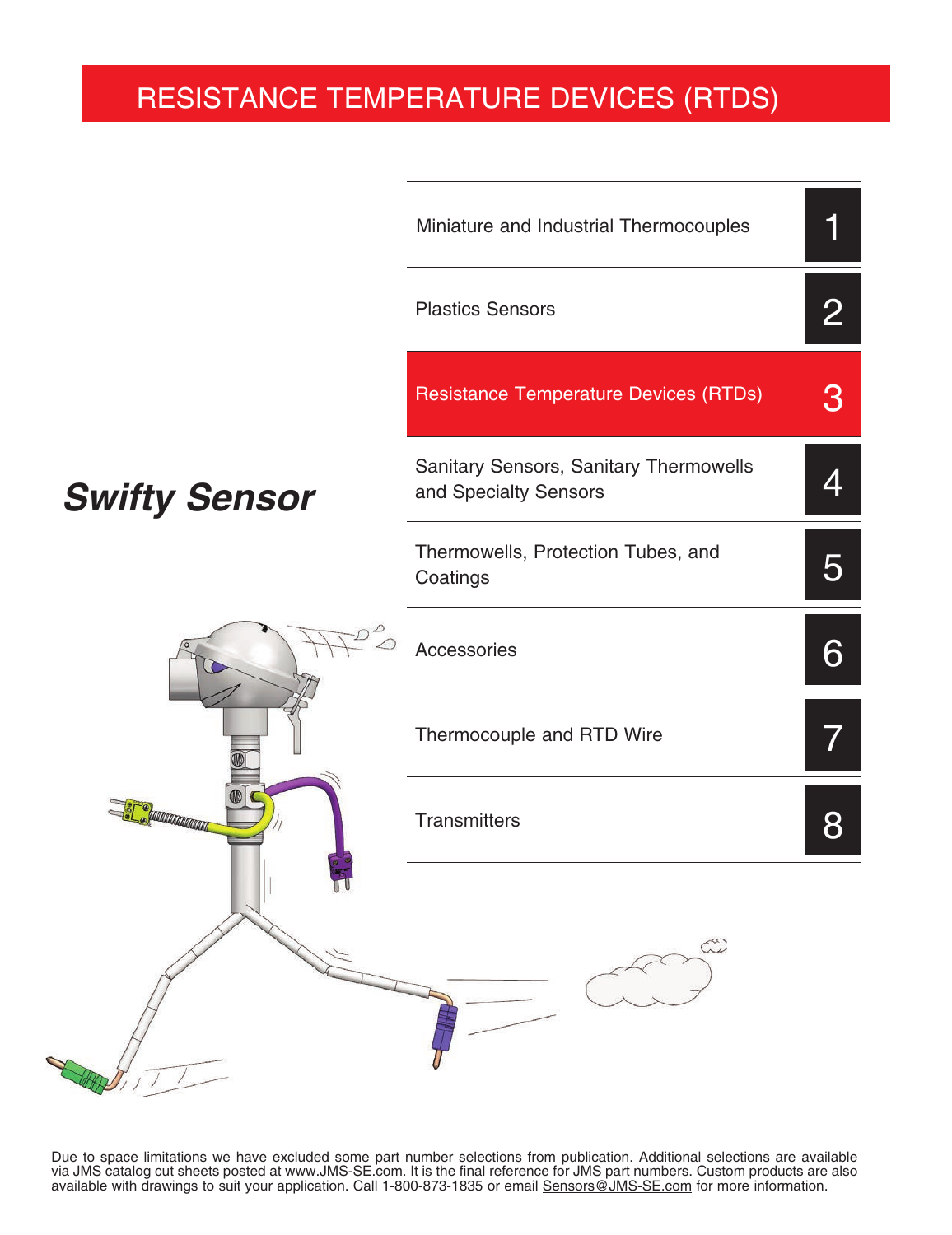## RESISTANCE TEMPERATURE DEVICES (RTDS)

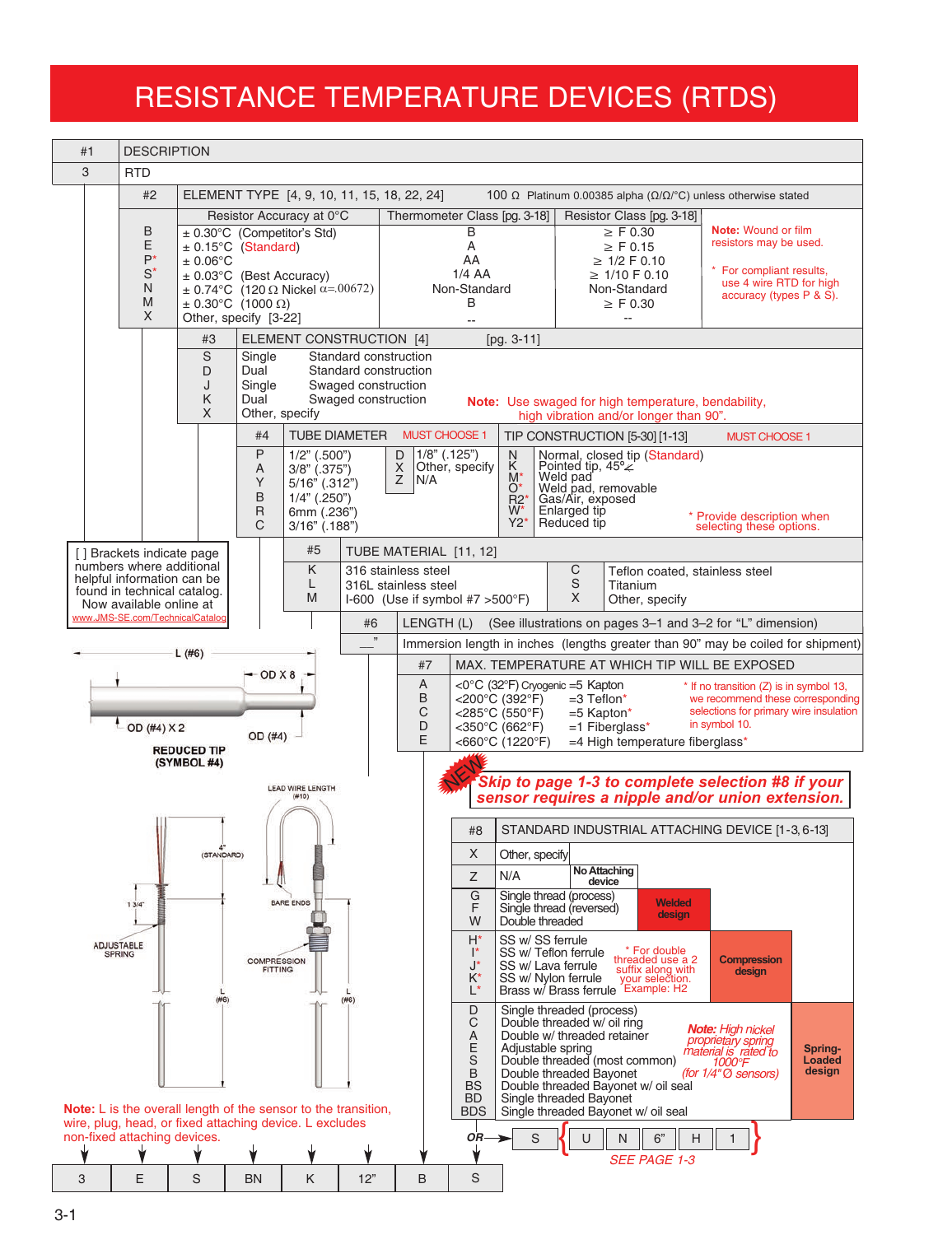## RESISTANCE TEMPERATURE DEVICES (RTDS)

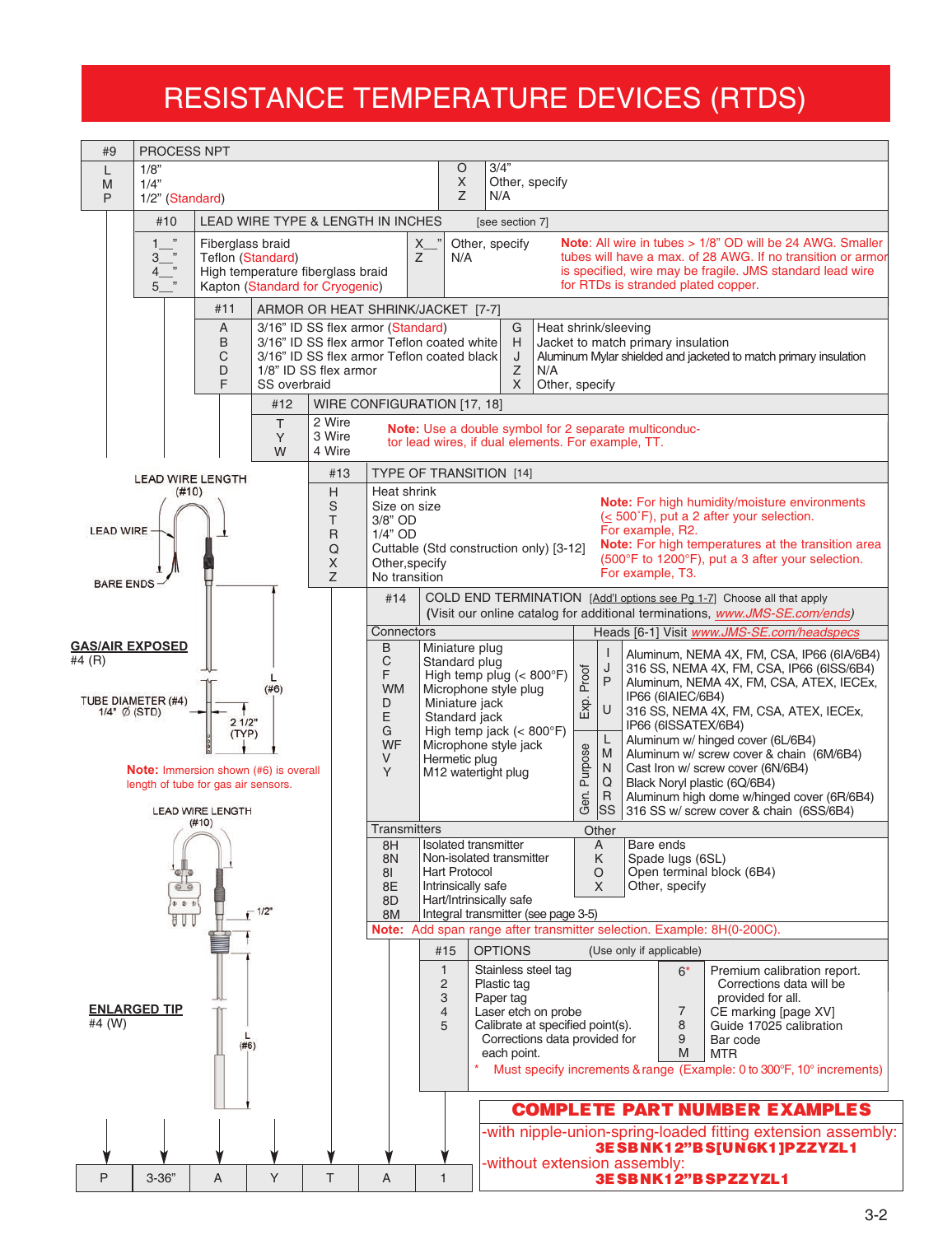# AVERAGING RTDS

Continuous averaging resistance temperature detectors are most frequently used in air washing and air handling systems where turbulent and stratified air flow may effect the temperature measurement in a tip sensitive probe. The average temperature of the air in the duct can be measured with this type of sensor.

Any application which requires an averaging of temperature across an area would be suited for this sensor type. The operating temperature range for a continuous averaging RTD is from -148 to 382°F. Lower temperatures and temperatures up to 900°F are handled with a multipoint design (4, 8, or 16 points).

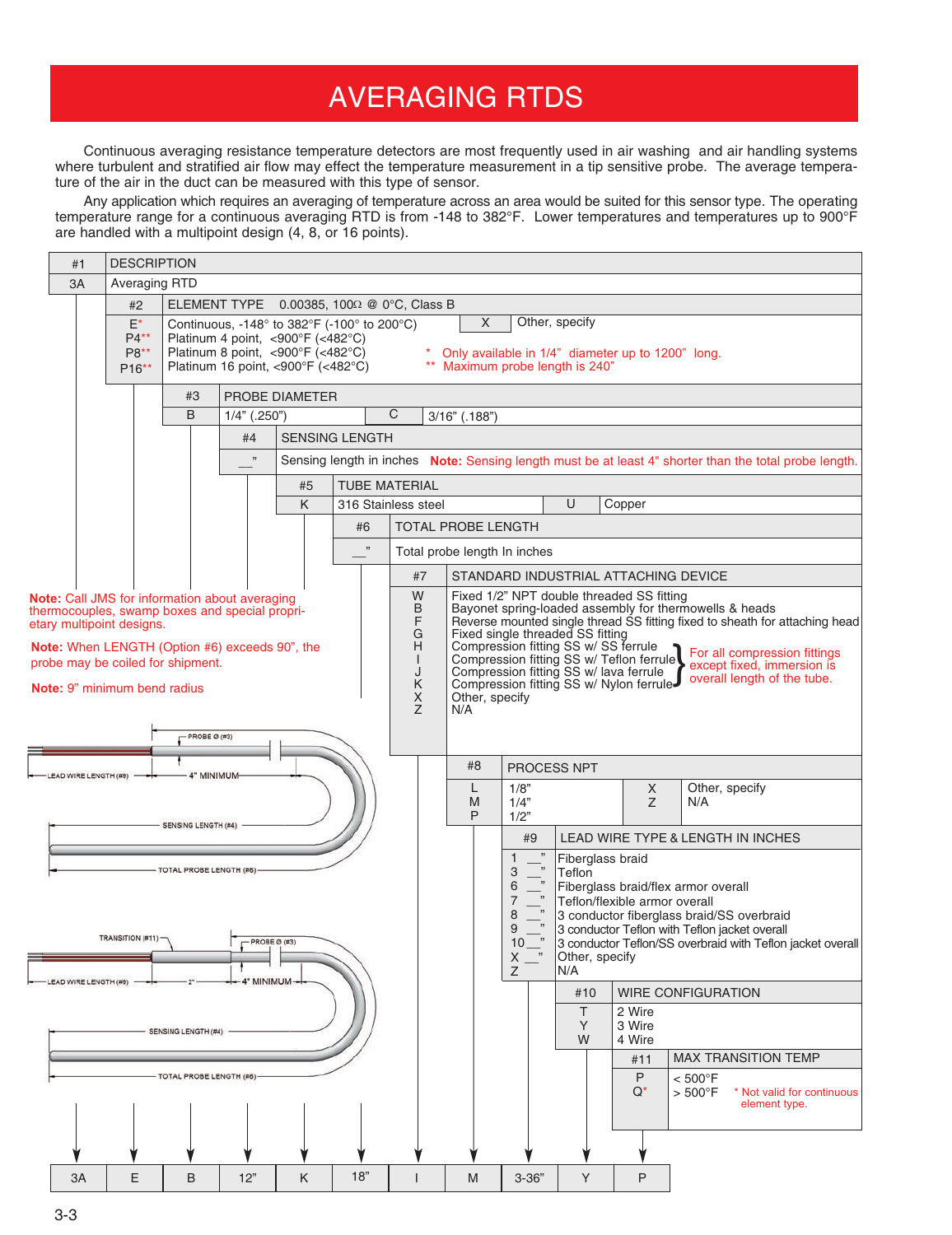# AVERAGING RTDS

| #12                                  |                                                                                 | <b>COLD END TERMINATION</b>                                                                                                                                                                                  |                  | [Add'l options see Pq 1-7]                                                 |                                                                                                                                                                                                  |  | (Choose as many as applicable)                                                                                                                                                                                                                 |
|--------------------------------------|---------------------------------------------------------------------------------|--------------------------------------------------------------------------------------------------------------------------------------------------------------------------------------------------------------|------------------|----------------------------------------------------------------------------|--------------------------------------------------------------------------------------------------------------------------------------------------------------------------------------------------|--|------------------------------------------------------------------------------------------------------------------------------------------------------------------------------------------------------------------------------------------------|
| A<br>B<br>С<br>D<br>E<br>F<br>G<br>Κ | Bare ends<br>Miniature plug<br>Standard plug<br>Miniature jack<br>Standard jack | High temperature plug $(< 800^{\circ}F)$<br>High temperature jack $(< 800^{\circ}F)$<br>Explosion proof head, NEMA 4X, FM, CSA, IP66 (6IA/6B4)<br>Spade lugs (6SL)<br>Aluminum head w/ hinged cover (6L/6B4) |                  | R<br>$\vee$<br><b>WM</b><br>WF<br>$\times$                                 | High dome head (6R)<br>Hermetic connector (6DC) - Male<br>Microphone style connector (6DA) - Male<br>Microphone style connector (6DA) - Female<br>Other, specify<br>Note: For any other cold end |  |                                                                                                                                                                                                                                                |
| M<br>N<br>O<br>Q                     |                                                                                 | Aluminum head w/ screw cover & chain (6M/6B4)<br>Cast Iron head w/ screw cover (6N/6B4)<br>Open terminal block (6B4)<br>Black Noryl plastic head (6Q/6B4)                                                    |                  |                                                                            |                                                                                                                                                                                                  |  | termination, use appropriate<br>part numbers from section 6 in<br>place of symbol #12.                                                                                                                                                         |
|                                      | #13                                                                             | <b>TAGGING AND CALIBRATION OPTIONS</b>                                                                                                                                                                       |                  |                                                                            | (use only if applicable)                                                                                                                                                                         |  |                                                                                                                                                                                                                                                |
|                                      | $\overline{c}$<br>3<br>$\overline{4}$                                           | Stainless steel tag<br>Plastic tag<br>Paper tag<br>Laser etch on probe                                                                                                                                       | 5<br>7<br>9<br>M | CE marking [Page XV of online technical catalog]<br>Bar code<br><b>MTR</b> |                                                                                                                                                                                                  |  | Standard room temp calibration. Due to the limited size of calibration chambers<br>and the potential sensing length of these sensors, we recommend one point at<br>room temperature. Please contact factory for any other calibration options. |
| С                                    |                                                                                 |                                                                                                                                                                                                              |                  |                                                                            |                                                                                                                                                                                                  |  |                                                                                                                                                                                                                                                |

## LOW COST AVERAGING RTDS

Low cost averaging RTDs sense the temperature of air streams in ducts and plenums. This sensor includes a junction box with gasket to prevent leakage and vibration noise.

These thermometers have a continuous element to sense true average temperature along their entire length. They provide accurate composite readings in locations where air may be stratified into hot and cold layers.

Rigid averaging sensors have a brass case. Bendable models have aluminum sheaths (Copper on special order) formable to a radius of 4". Bendable sensors can criss-cross ducts to average temperatures in two dimensions.

#### **Specifications:**

Temperature range: -45.5 to 135°C (-50 to 275°F); Gasket: 100°C (212°F); Leadwire: 22AWG, Teflon insulated, 8" long; Sheath diameter: .188" OD.



|                                                                                                         | #1 | <b>DESCRIPTION</b>              |                    |   |     |                              |                                                                                                                                        |  |  |
|---------------------------------------------------------------------------------------------------------|----|---------------------------------|--------------------|---|-----|------------------------------|----------------------------------------------------------------------------------------------------------------------------------------|--|--|
|                                                                                                         | 3L | Platinum, 100Ω @ 0°C, a=.00385  |                    |   |     |                              |                                                                                                                                        |  |  |
|                                                                                                         |    | #2                              | <b>SENSOR TYPE</b> |   |     |                              |                                                                                                                                        |  |  |
|                                                                                                         |    | Rigid<br>56<br>57<br>Bendable   |                    |   |     |                              |                                                                                                                                        |  |  |
|                                                                                                         |    | <b>WIRE CONFIGURATION</b><br>#3 |                    |   |     |                              |                                                                                                                                        |  |  |
| 2 Wire<br>Y<br>3 Wire                                                                                   |    |                                 |                    |   |     |                              |                                                                                                                                        |  |  |
|                                                                                                         |    |                                 |                    |   | #4  |                              | <b>INSERTION LENGTH</b>                                                                                                                |  |  |
|                                                                                                         |    |                                 |                    |   |     | $\overline{1}$               | Standard Lengths for Rigid type (inches): 12", 18", 24", 48", 60", 72"<br>Standard Lengths for Bendable type (inches): 72", 144", 288" |  |  |
|                                                                                                         |    |                                 |                    |   |     | #5                           | <b>OPTIONS</b>                                                                                                                         |  |  |
| <b>Note:</b> When INSERTION LENGTH (Option #4)<br>exceeds 90", the probe may be coiled for<br>shipment. |    |                                 |                    |   |     | A<br>$_{\rm C}^{\rm B}$<br>X | Weatherproof connection box (2.12" W X 4.0" H X1.75" D)<br>Sensor only, no box<br>Stainless steel tag<br>Other                         |  |  |
|                                                                                                         |    |                                 |                    |   |     |                              |                                                                                                                                        |  |  |
|                                                                                                         | 3L | 56                              |                    | T | 60" | A                            |                                                                                                                                        |  |  |